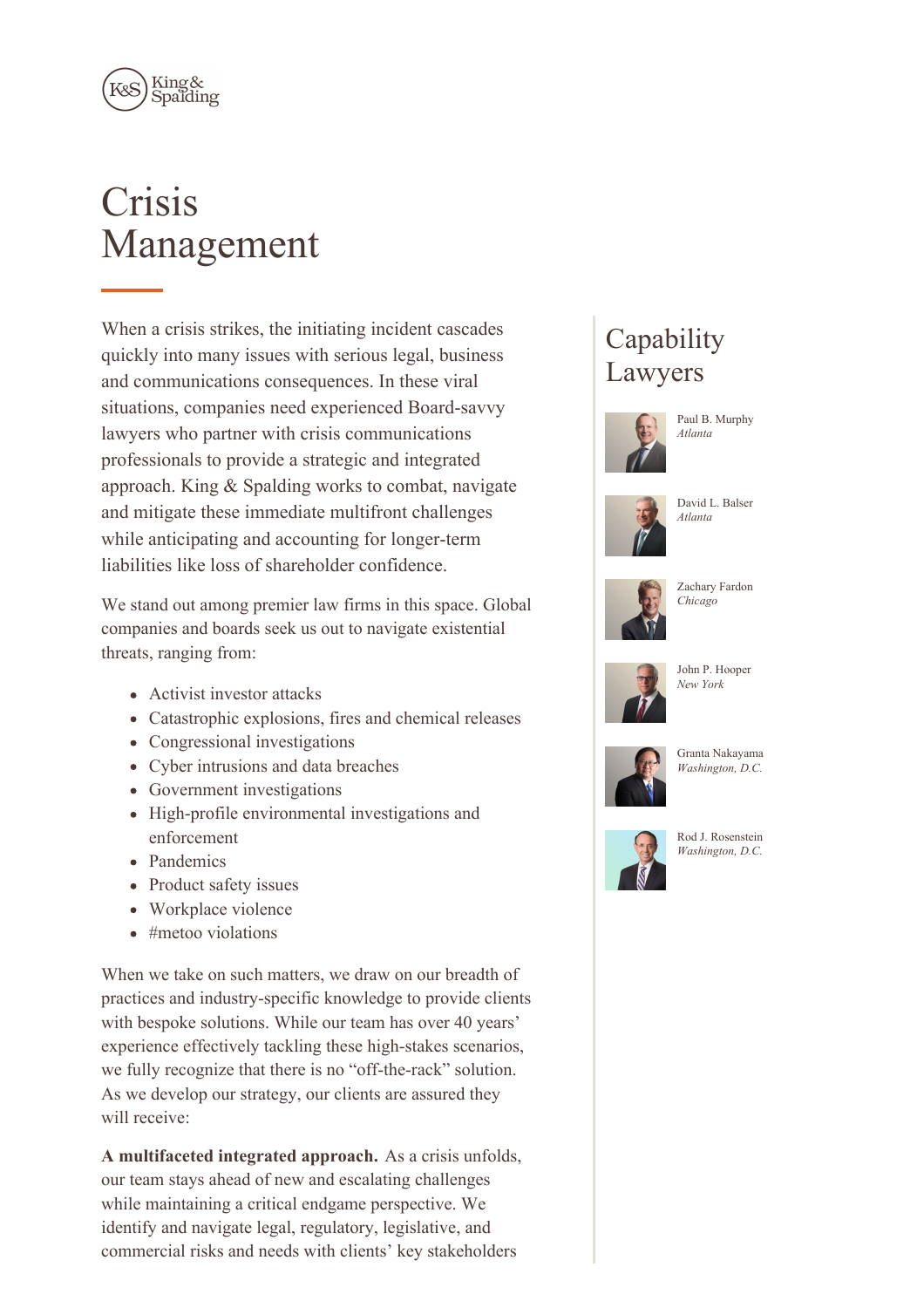front of mind. These include C-suite executives, the board, investors, employees, neighbors, and customers as well as regulators, potential jurors, and lawmakers. To do so, we marshal our in-house resources, such as our Discovery Center document preservationists, financial analysts, white hat hackers, experts in insurance and others. We also enlist and collaborate with leading crisis communications professionals and forensic experts from the earliest moments of an event to limit legal risk, minimize reputational harm, reduce collateral damage and work toward a client's speedy return to normal operations.

**An elite team.** Our Crisis Practice consists of experienced advisors to boards and senior executives. Among its members are the former heads at the Department of Justice (DOJ) and the Food and Drug Administration, the former director of National Intelligence, former U.S. attorneys, senior officials at DOJ, Securities Exchange Commission, the former Assistant Administrator for the EPA Office of Enforcement and Compliance Assurance, several former senior members of the Federal Bureau of Investigation, bipartisan elected officials, and prominent corporate governance leaders. In addition, members of our team hold certifications or degrees in technical areas relevant to specific types of crises (e.g., certified ethical hackers, engineers, etc.) and have experience acting as spokespersons for organizations through periods of crisis. Lawyers in this practice have been leading responses to crisis events and have the skills and poise required to guide clients thoughtfully through the predictable and unpredictable developments that emerge during a crisis response.

Just as we are adept at "putting out the fire" and containment after a crisis has unfolded, our team also regularly helps clients prepare for the unexpected and mitigate potential risk factors. We do so through audits, compliance gap analysis, wellness checks, tabletop exercises and implementation of best practices for risk management. We also help clients, post-crisis, to recover, utilize lessons learned and establish safer ways for going forward.

Insights

# **NEWSLETTER** *June 27, 2022* Financial Services Focus - March 2022

CLIENT ALERT

*March 24, 2022* Financial Shockwaves

CLIENT ALERT